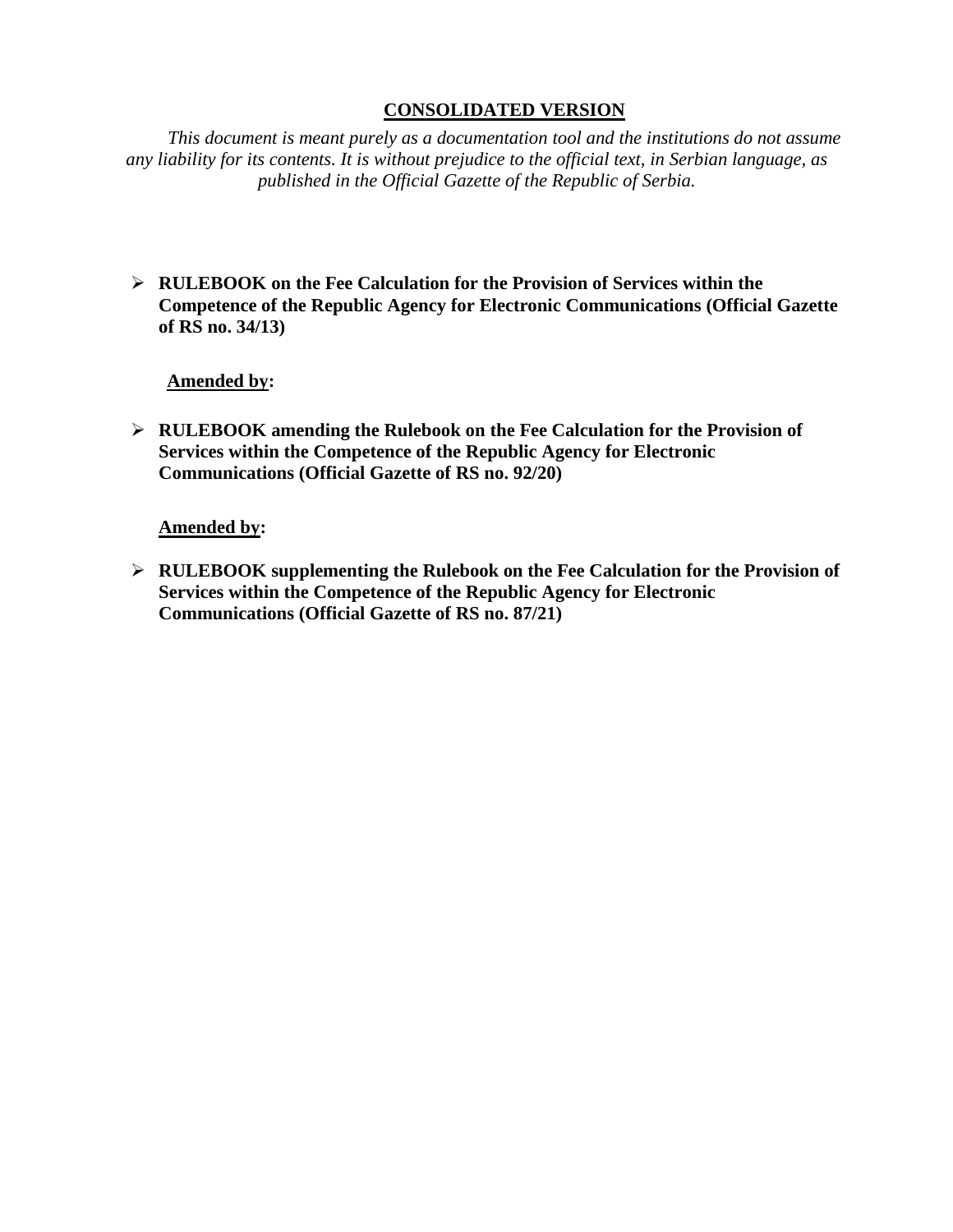## **RULEBOOK on the Fee Calculation for the Provision of Services within the Competence of the Regulatory Agency for Electronic Communications and Postal Services**

*Opening Provision*

#### **Article 1**

This Rulebook shall stipulate the amount of fee for the provision of services within the competence of the Regulatory Agency for Electronic Communications and Postal Services (hereinafter: Agency), for processing the issuance and extension of the permit for the use of numbering and individual permit for radio frequency usage, for conformity assessment, as well as for the technical inspection of the radio-stations for which individual radio frequency usage permit has been issued.

The fee referred to in para. 1 hereof shall involve the cost incurred by the Agency for the provision of service referred in to in the previous para. hereof, such as to be considered public services under the regulations applying to the budgetary systems.

*1. Issuance and Extension of Permits for the Use of Numbering*

## **Article 2**

The amount of fee for the issuance of permit for the use of numbering shall amount to RSD 20,000.00 per permit.

The amount of fee payable for the extension of the permit for the use of numbering shall equal 50% of the amount of fee referred to in para. 1 herein, i.e. RSD10,000.00.

*2. Issuance and Extension of Individual Permit for Radio Frequency Usage*

### **Article 3**

The fee for the issuance of individual permit for radio frequency usage for a radio station within a specific electronic communications service shall amount to: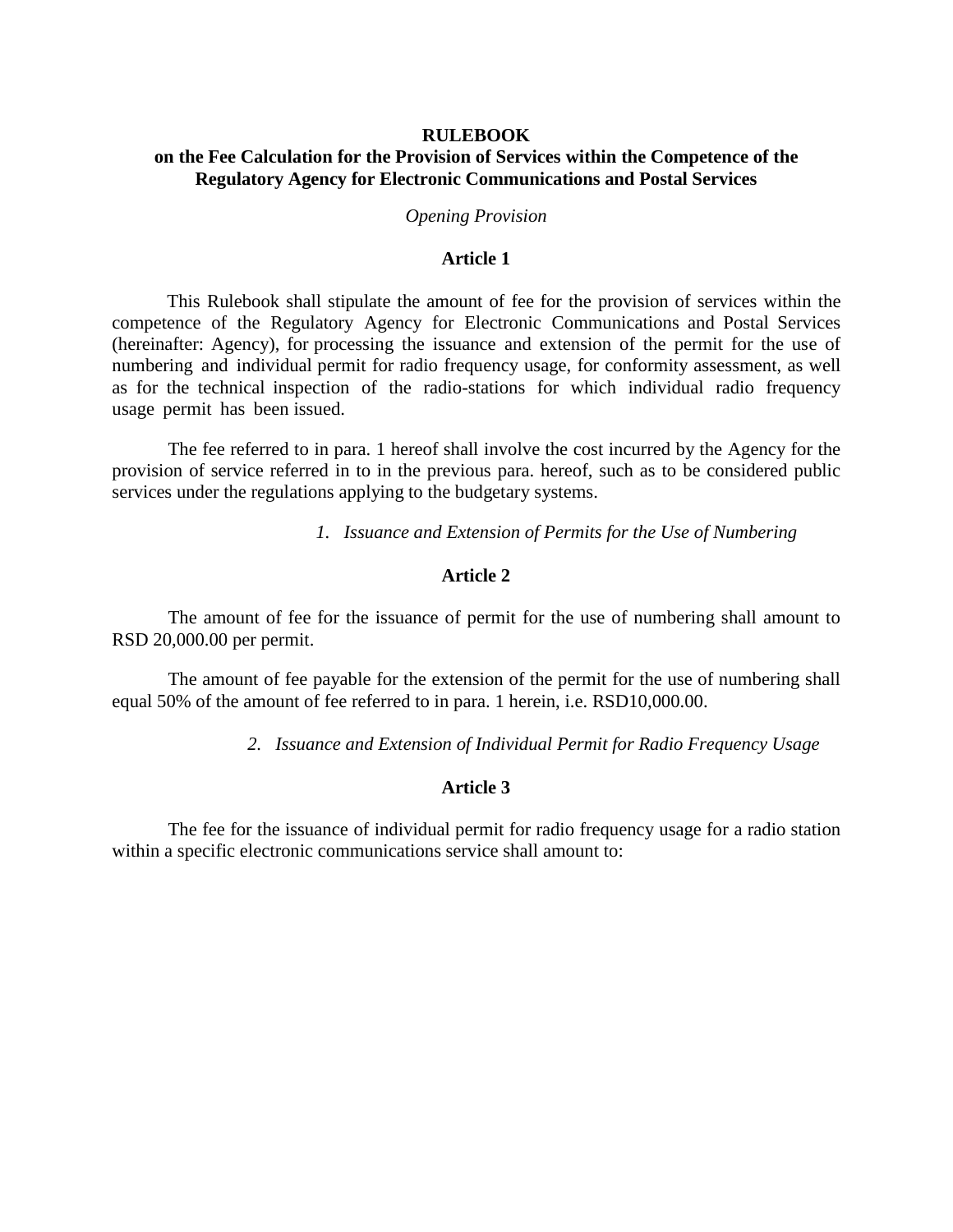| Class of electronic<br>communications |     | Class of radio station                        | Amount of fee<br>(RSD) |
|---------------------------------------|-----|-----------------------------------------------|------------------------|
| service                               |     |                                               |                        |
|                                       | 1)  | television broadcasting station               | 30,000.00              |
| <b>Broadcasting</b>                   | 2)  | radio broadcasting station                    | 30,000.00              |
| Mobile                                | 3)  | Radio station within a communication          |                        |
|                                       |     | network, per frequency, for:                  |                        |
|                                       |     | a) base radio station                         | 2,500.00               |
|                                       |     | b) fixed radio station                        | 1,500.00               |
|                                       |     | c) mobile and handheld radio station          | 1,000.00               |
|                                       | 4)  | Base radio station within a public            | 25,000.00              |
|                                       |     | communications network                        |                        |
|                                       | 5)  | Aeronautical radio station operating in the   | 10,000.00              |
|                                       |     | following bands: SHF, UHF, VHF, HF and        |                        |
|                                       |     | <b>MF</b>                                     |                        |
|                                       | 6)  | Aeronautical radio station operating in VHF   | 2,000.00               |
|                                       |     | band only                                     |                        |
|                                       | 7)  | Radio station on a ship or other vessel       | 10,000.00              |
|                                       |     | operating in the following bands:             |                        |
|                                       |     | SHF, UHF, VHF, HR and MF                      |                        |
|                                       | 8)  | Radio station on a vessel operating in UHF    | 2,000.00               |
|                                       |     | and VHF                                       |                        |
|                                       | 9)  | Coast radio station                           | 10,000.00              |
|                                       | 10) | Radio station on a locomotive                 | 2,000.00               |
|                                       | 11) | Radio station on aircraft                     | 10,000.00              |
| Fixed                                 | 12) | Radio station in a microwave system, per      | 16,000.00              |
|                                       |     | transmitting frequency                        |                        |
|                                       | 13) | Base radio station in a public communications | 25,000.00              |
|                                       |     | network                                       |                        |
|                                       | 14) | Radio station in a communications network,    |                        |
|                                       |     | per frequency, for:                           |                        |
|                                       |     | a) base radio station                         | 2,500.00               |
|                                       |     | b) fixed radio station                        | 1,500.00               |
| Satellite                             | 15) | a) earth station and central hub (HUB)        | 50,000.00              |
|                                       |     | b) earth portable radio station (SNG and      |                        |
|                                       |     | other)                                        | 30,000.00              |
|                                       |     | c) earth station (VSAT, SIT/SUT)              | 10,000.00              |
|                                       |     | d) mobile satellite service terminals         | 10,000.00              |
|                                       |     | e) CGC (Complementary Ground Component)       | 450,000.00             |
|                                       |     | radio station in mobile satellite service     |                        |
| Radio navigation                      | 16) | Radio navigation station                      | 10,000.00              |
| Radiodetermination                    | 17) | Radar                                         | 10,000.00              |
| Radio amateur                         | 18) | Amateur radio station                         | 1,000.00               |
|                                       | 19) | SAP/SAB                                       | 5,000.00               |

Fee for the issuance of individual radio frequency permit for a receiving radio station for simplex microwave link shall not be charged.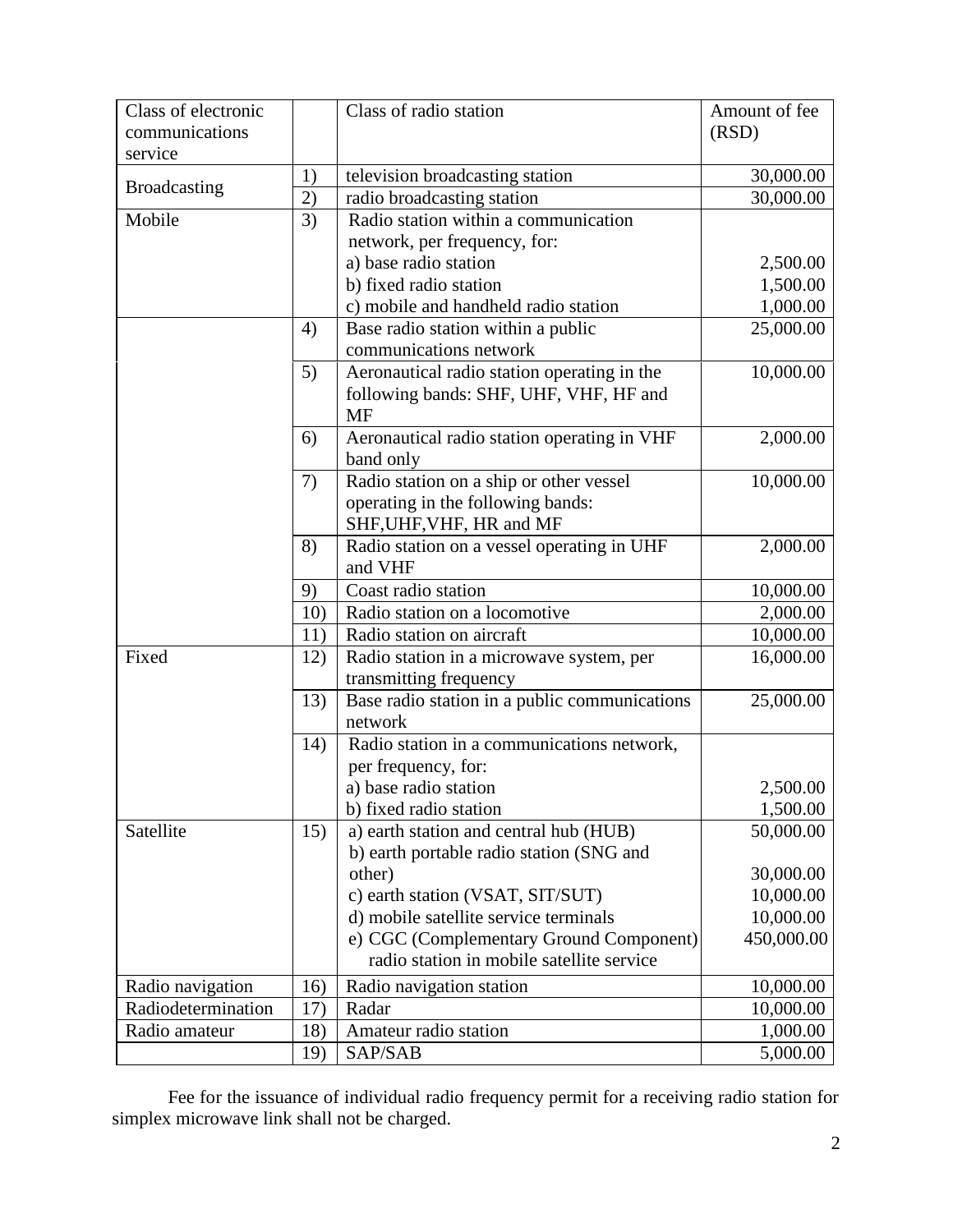#### **Article 4**

Temporary permit for radio frequency usage shall involve the payment of 40% of the stipulated fee referred to in Art. 3 herein.

The issuance of a duplicate permit for radio frequency usage shall involve the payment of 40% of the amount set out in Art. 3 herein.

Correction of erroneous information, submitted by the applicant in the application for the issuance of individual permit for radio frequency usage, in the permit, shall involve the payment of 50% of the stipulated fee referred to in Art. 3 herein.

In case of change in the status of the holder of individual permit for radio frequency usage and/or a change of data on the holder of individual permit for radio frequency usage concerning a change in name, business name, seat or identification sign, the issuance of the individual permit for radio frequency usage upon the request made to the Agency in writing shall involve a payment of 50% of the fee set out to in Art. 3 herein made by the individual permit user, while the issuance of the individual permit for radio frequency usage upon the request made to the Agency in electronic form shall involve a payment of 10% of the fee set out to in Art. 3 herein made by the individual permit user.

The extension of the individual permit for radio frequency usage shall involve the payment of the fee stipulated under Art. 3 herein.

#### **Article 5**

The amount of the fee for the issuance of the individual permit for radio frequency usage for radio stations used by the emergency medical service and other medical institutions, anti-hail protection, fire brigades, mountain rescue service and humanitarian organizations, regardless of the class of electronic communications service, shall amount to 100.00 per radio station, in case of radio frequencies within a band not allocated for special purposes under the Allocation Plan.

#### **Article 6**

The application processing in the public tender procedure for the issuance of individual permit for radio frequency usage shall involve the payment of the costs in the amount of RSD 25,000.00.

Purchase of tender documents in the public tender procedure for the issuance of an individual permit for radio frequency usage shall involve the payment of 0.01% of the minimum (initial) amount of the one-off fee set out in the public tender procedure, and no less than RSD250,000.00.

#### *3. Radio Station Technical Inspection*

#### **Article 7**

The amount of fee for technical inspection performed by the Agency shall include the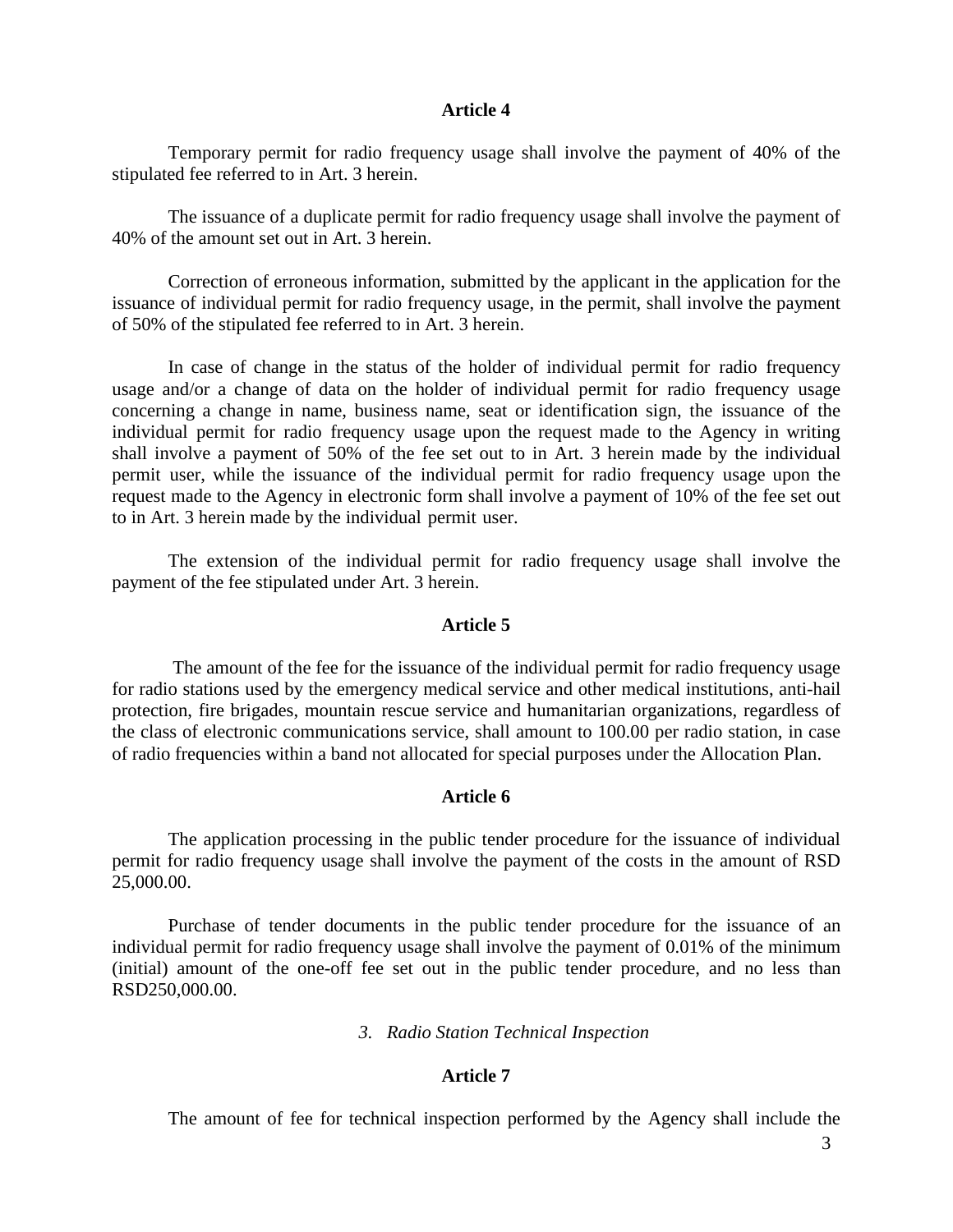direct involvement of the employees, measurement equipment and other costs.

The amount of fee pertaining to direct involvement of the employees and measurement equipment, as per each class of radio station, is given in the table below: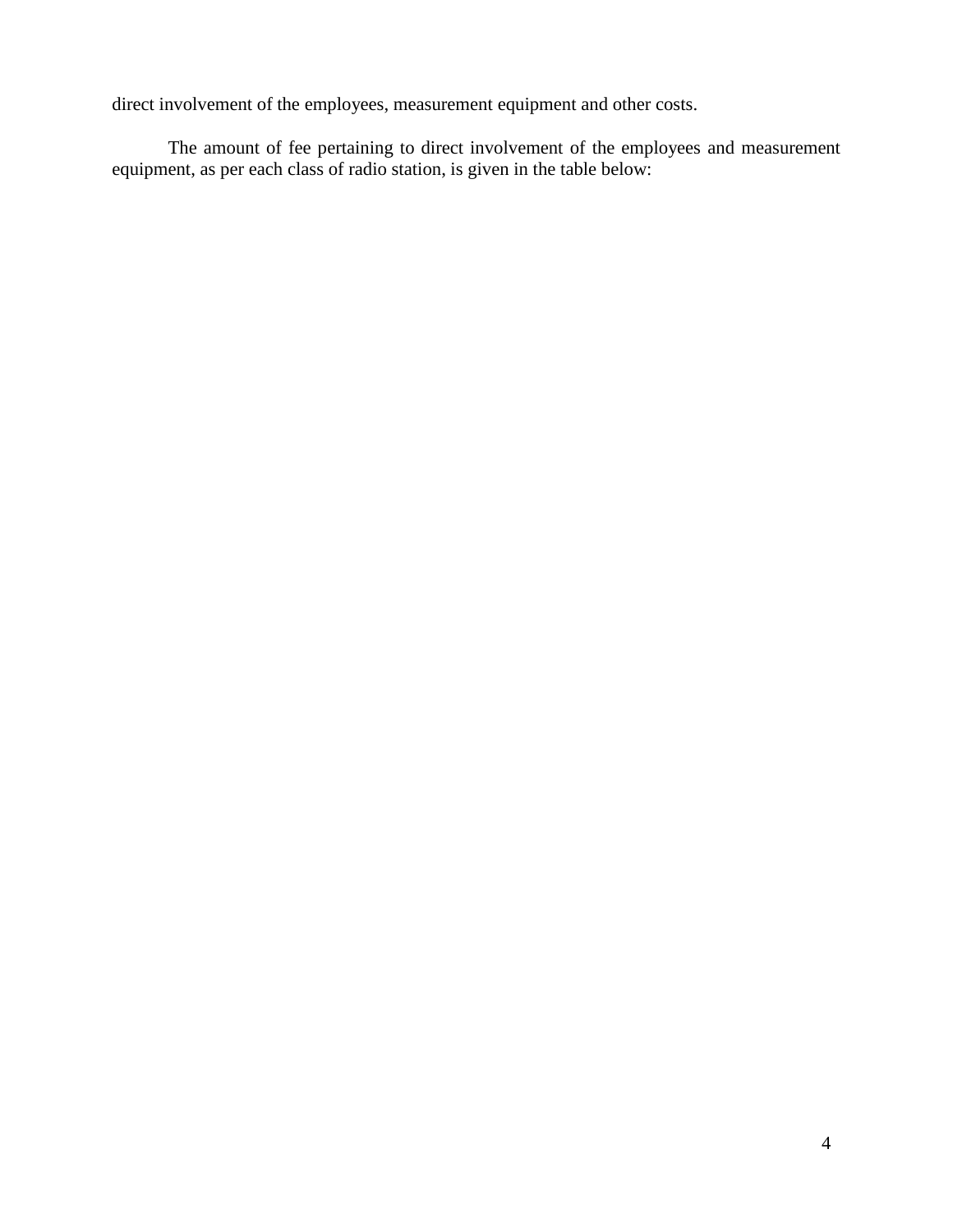| Ordinal<br>number | Class of radio station                                    | Amount of fee (RSD) |
|-------------------|-----------------------------------------------------------|---------------------|
| 1.                | Broadcasting station (BC)                                 |                     |
|                   | $-MF$ up to 1 kW                                          | 14,875.00           |
|                   | - MF over1 kW                                             | 16,150.00           |
|                   | - HF over 1 kW                                            | 16,150.00           |
|                   | - VHF up to 1kW                                           | 14,875.00           |
|                   | - VHF over1kW                                             | 16,150.00           |
| 2.                | Broadcasting television station (BT/TV<br>DVB-T)          |                     |
|                   | - VHF up to 1 kW                                          | 14,875.00           |
|                   | - VHF over1kW                                             | 16,150.00           |
|                   | - UHF up to 1 kW                                          | 14,875.00           |
|                   | - UHF over 1 kW                                           | 16,150.00           |
| 3.                | Aeronautical radio station                                |                     |
|                   | - HF                                                      | 5,950.00            |
|                   | - VHF                                                     | 4,200.00            |
|                   | - UHF                                                     | 4.200.00            |
| 4.                | Aircraft radio station                                    |                     |
|                   | - HF                                                      | 5,950.00            |
|                   | - VHF                                                     | 3,570.00            |
|                   | - UHF                                                     | 3,570.00            |
| 5.                | Aeronautical radionavigation mobile<br>station            | 10,200.00           |
| 6.                | Aeronautical radionavigation land station                 | 10,200.00           |
| 7.                | Land mobile station<br>(HF, VHF, UHF)                     |                     |
|                   | portable (handheld)                                       | 1,300.00            |
|                   | - fixed                                                   | 2,380.00            |
|                   | - base                                                    | 2,380.00            |
|                   | - repeater                                                | 7,140.00            |
| 8.                | Radio station in public fixed<br>communications network   |                     |
|                   | - TETRA                                                   | 16,830.00           |
| 9.                | Amateur radio station (LF, MF, HF, VHF,<br>UHF, SHF)      |                     |
| 10.               | Radio station in citizen band (CB)                        |                     |
| 11.               | Radio station in maritime mobile service<br>(MF, HF, VHF) |                     |
|                   | - coast station                                           | 2,970.00            |
|                   |                                                           |                     |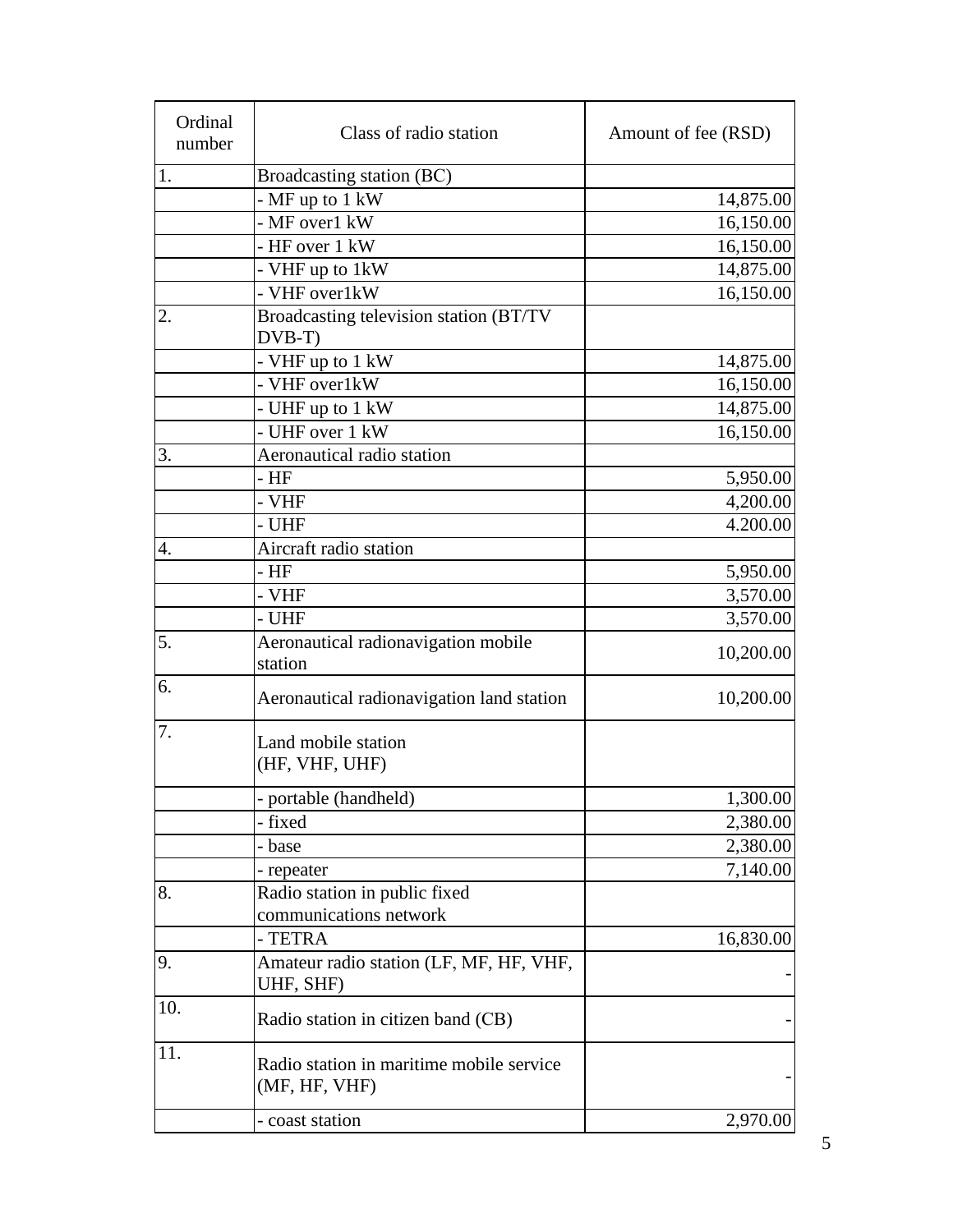|     | - ship station                                                                                                               | 2,970.00  |
|-----|------------------------------------------------------------------------------------------------------------------------------|-----------|
|     | - repeater station                                                                                                           | 7,140.00  |
| 12. | Radio station in mobile telephony                                                                                            |           |
|     | $- NMT$                                                                                                                      |           |
|     | - GSM - 900                                                                                                                  | 16,830.00 |
|     | $-$ GSM $-$ 1800                                                                                                             | 16,830.00 |
|     | - UMTS                                                                                                                       | 16,830.00 |
| 13. | Fixed radio station                                                                                                          |           |
|     | - up to 1 GHz                                                                                                                |           |
|     | - over 1 GHz                                                                                                                 | 16,830.00 |
| 14. | Radio station in satellite service                                                                                           |           |
|     | - portable (VSAT)                                                                                                            | 16,830.00 |
|     | - mobile (SNG)                                                                                                               | 16,830.00 |
|     | - fixed                                                                                                                      | 16,830.00 |
| 15. | Radiodetermination station                                                                                                   |           |
|     | - Radar of the Republic<br>Hydrometeorological Service of Serbia and<br>Serbia and Montenegro Air Traffic<br><b>Services</b> | 29,325.00 |
|     | - radar on a vessel                                                                                                          | 29,325.00 |
| 16. | Radio station for multichannel multipoint<br>distribution service (MMDS)                                                     | 16,830.00 |
| 17. | Radio station for fixed wireless access<br>(WLL)                                                                             | 16,830.00 |

## **Article 8**

The issuance of duplicate report on radio station technical inspection shall involve the payment of 40% of the amount of fee pertaining to direct involvement of the employees and measurement equipment referred to in Art. 7 herein.

*4. Conformity Assessment*

#### **Article 9**

The amount of fee for conformity assessment including the issuance of the certificate of conformity for radio equipment and telecommunications terminal equipment (hereinafter: RTTE) per single submitted application form for radio equipment and telecommunications terminal equipment conformity assessment (hereinafter: Single application) shall be as follows: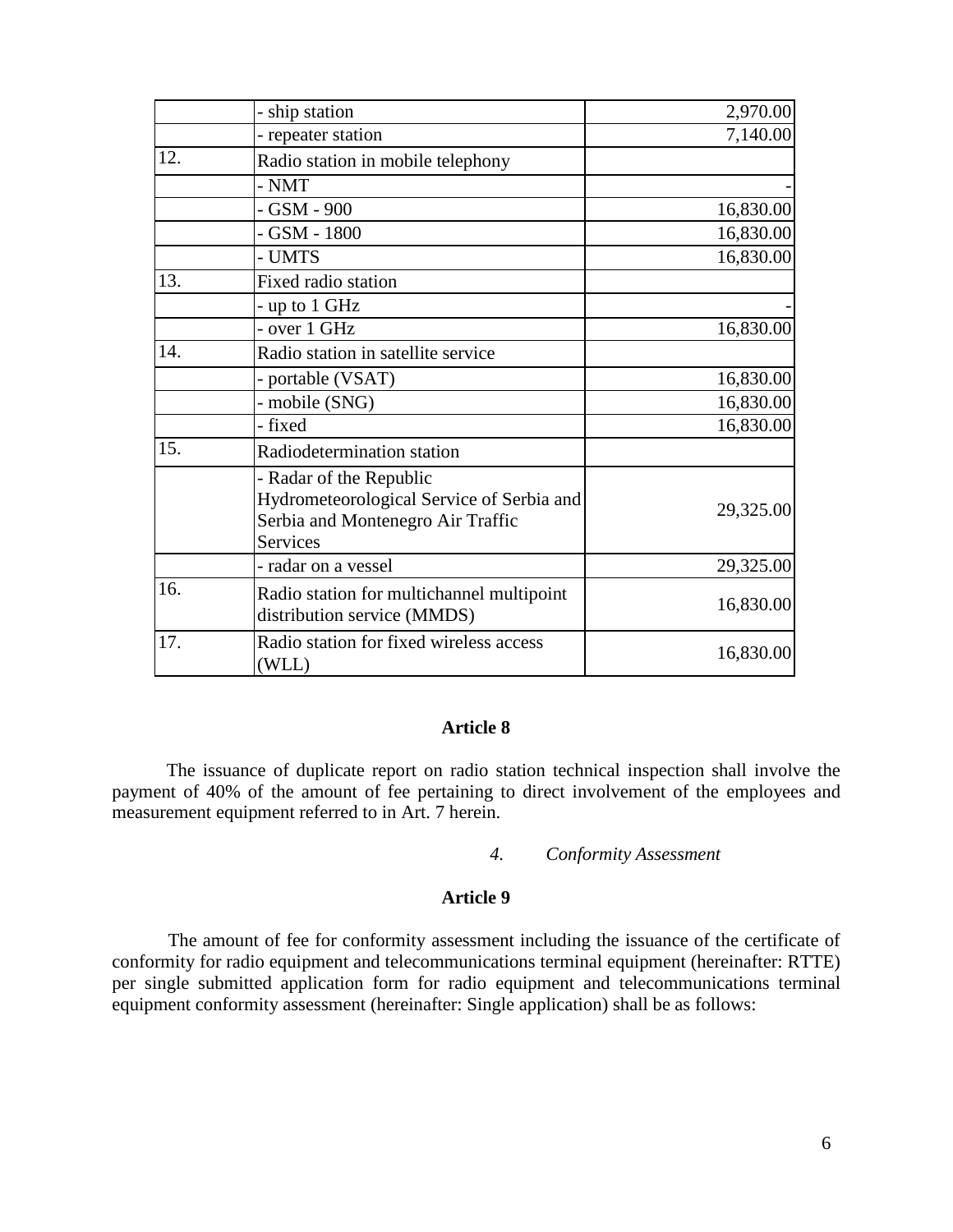| No. | <b>Type of RTTE</b>                                                                                             | Fee amount<br>(RSD) |
|-----|-----------------------------------------------------------------------------------------------------------------|---------------------|
| 1.  | Terminal telecommunications equipment other than<br>radio equipment within fixed telecommunications<br>networks |                     |
|     | Terminal equipment attached to the public switched<br>telephone network (PSTN) by:                              |                     |
|     | analogue single line                                                                                            | 10,000              |
| 1.1 | analogue multi-line (with/without DDI)                                                                          | 10,000              |
|     | Centrex interfaces                                                                                              | 10,000              |
|     | VPN interface                                                                                                   | 15,000              |
|     | Terminal equipment attached to ISDN by:                                                                         |                     |
|     | basic rate interface                                                                                            | 10,000              |
| 1.2 | primary rate interface                                                                                          | 10,000              |
|     | U interface                                                                                                     | 10,000              |
|     | broadband ISDN ATM interface                                                                                    | 15,000              |
| 1.3 | Terminal equipment attached to leased lines<br>and<br>transmission lines by:                                    |                     |
|     | two-wire and four-wire analogue leased lines<br>(hasehand)                                                      | 10,000              |
|     | two-wire and four-wire analogue leased lines<br>(voiceband)                                                     | 10,000              |
|     | digital leased lines                                                                                            | 10,000              |
|     | SDH bearer interfaces                                                                                           | 10,000              |
|     | optical interfaces                                                                                              | 10,000              |
|     | Terminal equipment attached to data transmission<br>network by:                                                 |                     |
|     | - X.21 interface                                                                                                | 10,000              |
| 1.4 | X.25 interface                                                                                                  | 10,000              |
|     | TCP/IP interface                                                                                                | 10,000              |
|     | IEEE 802.x interfaces<br>-                                                                                      | 10,000              |
|     | <b>Frame Relay</b>                                                                                              | 15,000              |
|     | Terminal equipment attached to video/audio broadcasting                                                         |                     |
| 1.5 | network by:                                                                                                     |                     |
|     | unswitched vision/sound                                                                                         | 24,000              |
|     | switched vision/sound                                                                                           | 24,000              |
| 1.6 | Telex text imital inquipment with:                                                                              | 10,000              |
|     | multi-line                                                                                                      | 10,000              |
|     | Terminal equipment enabling indirect access to the                                                              |                     |
| 1.7 | services of a public communication network operator or                                                          |                     |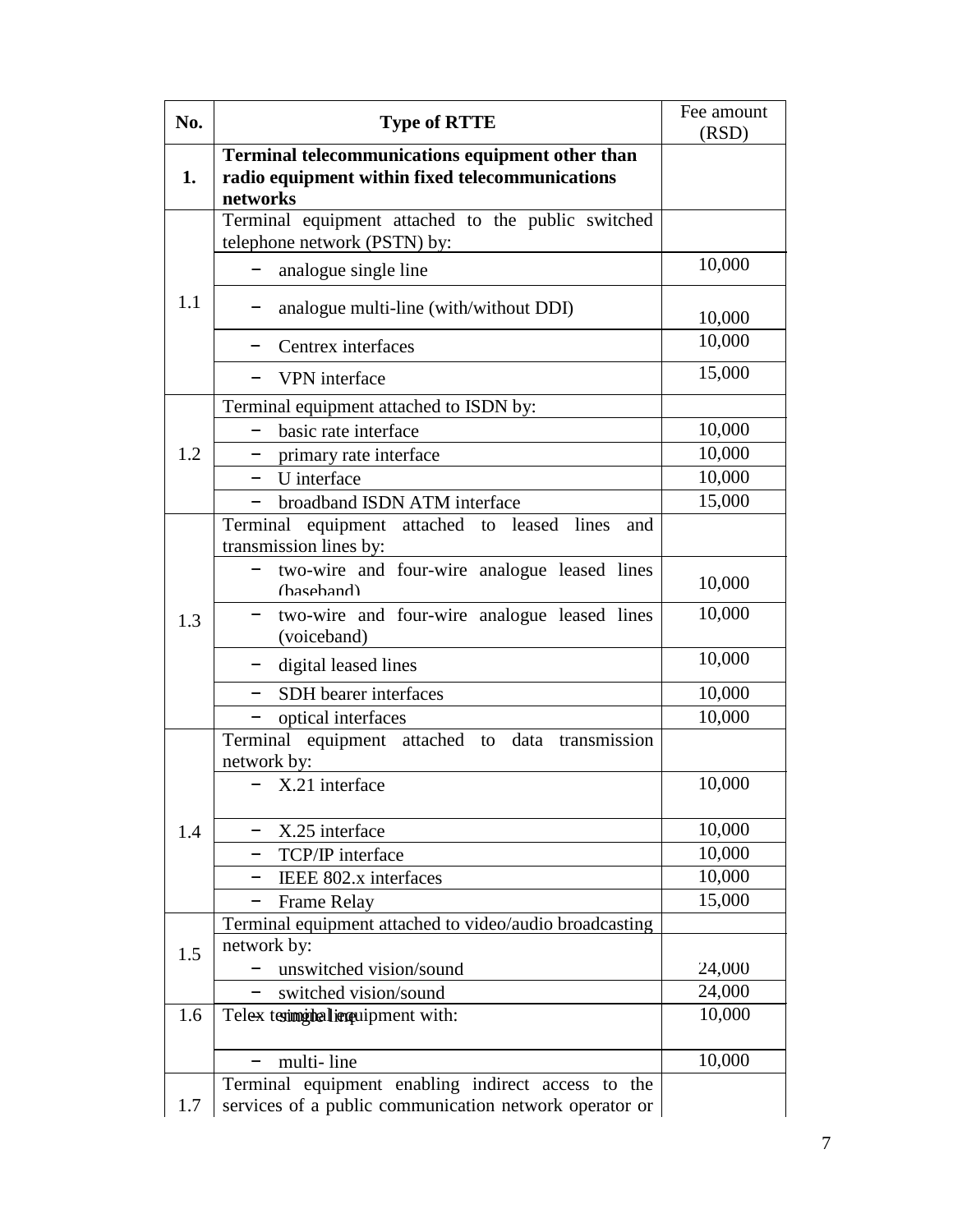|     | infrastructure of another public communication network                                                    |                  |
|-----|-----------------------------------------------------------------------------------------------------------|------------------|
|     | operator or public communication service provider                                                         |                  |
| 1.8 | Terminal equipment enabling a specialized interface for                                                   | 24,000           |
|     | value added services                                                                                      |                  |
| 1.9 | Terminal equipment enabling special interfaces to fixed                                                   | 30,000           |
|     | networks                                                                                                  |                  |
| 2.  | Radio equipment:                                                                                          |                  |
|     | Base stations, repeaters and mobile stations operating in<br>the GSM 900/GSM 1800 mobile networks (Global |                  |
|     | System for Mobile Communications - GSM):                                                                  |                  |
|     | Base stations operating in the GSM 900/GSM                                                                | 30,000           |
| 2.1 | 1800 mobile networks                                                                                      |                  |
|     | Repeaters operating in the GSM 900/GSM 1800                                                               | 30,000           |
|     | mobile networks                                                                                           |                  |
|     | Mobile stations operating in the GSM 900/GSM                                                              | 15,000           |
|     | 1800 mobile networks                                                                                      |                  |
|     | Base stations, repeaters and user equipment operating in                                                  |                  |
|     | the IMT-2000 3G system (International Mobile                                                              |                  |
|     | Telecommunications Third - Generation):                                                                   |                  |
| 2.2 | Base stations operating in the IMT-2000 3G                                                                | 30,000           |
|     | system                                                                                                    |                  |
|     | Repeaters operating in the IMT-2000 3G system                                                             | 30,000<br>15,000 |
|     | User equipment operating in the IMT-2000 3G<br>system                                                     |                  |
|     | Base stations, repeaters and mobile stations using spread                                                 |                  |
|     | spectrum CDMA operating in the CDMA-PAMR                                                                  |                  |
|     | (Public Access Mobile Radio - PAMR) band:                                                                 |                  |
|     | Base stations using spread spectrum CDMA                                                                  | 30,000           |
| 2.3 | operating in CDMA-PAMR band                                                                               |                  |
|     | Repeaters using spread spectrum CDMA                                                                      |                  |
|     | operating in CDMA-PAMR band                                                                               | 30,000           |
|     | Mobile stations using spread spectrum CDMA                                                                |                  |
|     | operating in CDMA-PAMR band                                                                               | 15,000           |
|     | Equipment used in TETRA system (Terrestrial Trunked                                                       |                  |
|     | Radio - TETRA):                                                                                           | 30,000           |
| 2.4 | Base stations used in TETRA system                                                                        |                  |
|     | Repeaters used in TETRA system                                                                            | 30,000           |
|     | Gateways used in TETRA system                                                                             | 30,000<br>15,000 |
|     | Mobile stations used in TETRA system                                                                      |                  |
| 2.5 | Equipment used in Digital European Cordless<br>Telecommunications - DECT                                  | 15,000           |
|     | Data transmission broadband system base stations                                                          |                  |
|     | operating in the 2500 MHz-2690 MHz frequency bands                                                        |                  |
| 2.6 | Data transmission broadband system base stations                                                          |                  |
|     | operating in the 2500 MHz-2690 MHz frequency bands                                                        | 30,000           |
|     | Data transmission broadband system user equipment                                                         |                  |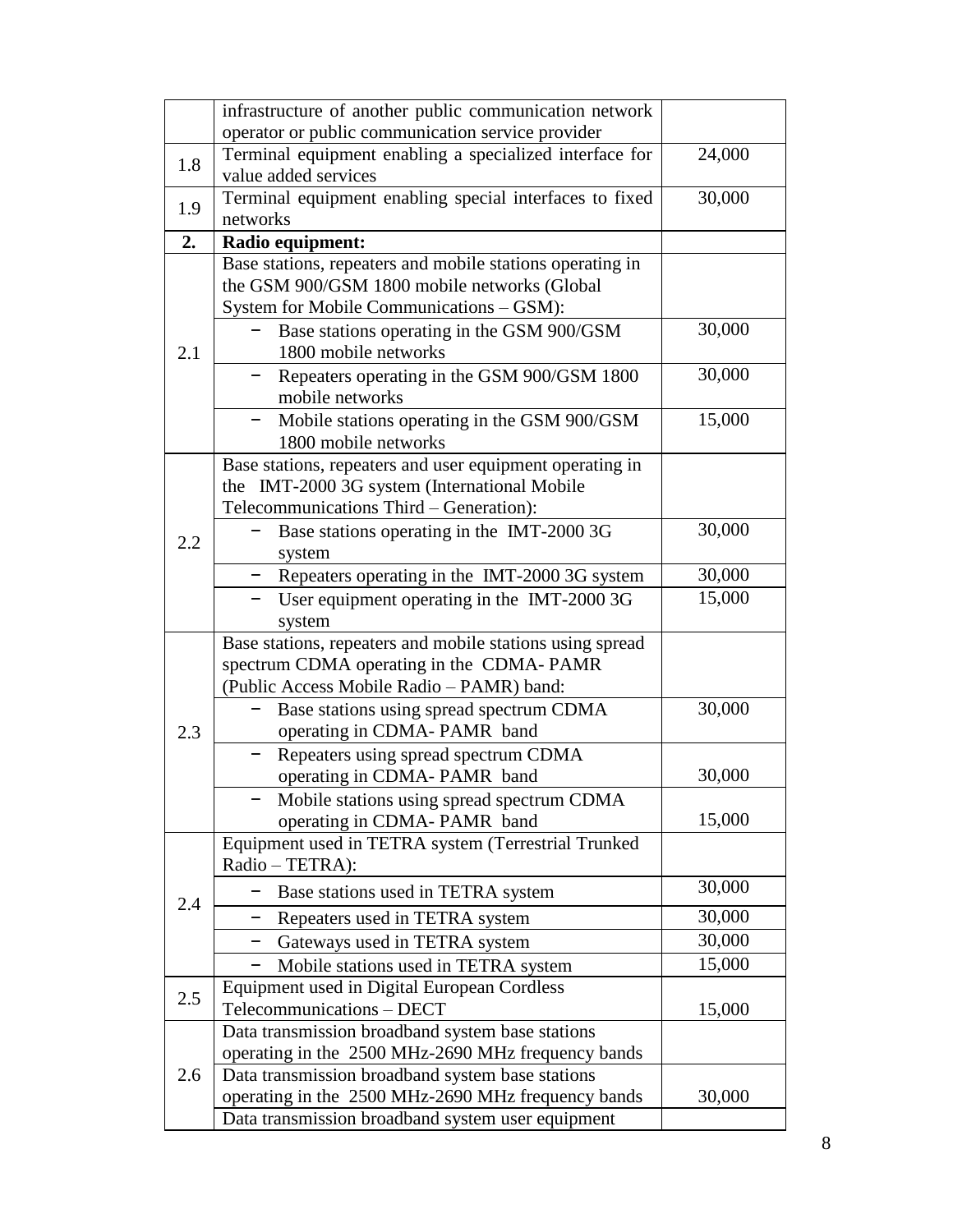|      | operating in the 2500 MHz-2690 MHz frequency bands                                      | 15,000 |
|------|-----------------------------------------------------------------------------------------|--------|
| 2.7  | Broadband radio access systems operating in the 5.8 GHz                                 | 30,000 |
|      | frequency band:                                                                         |        |
|      | Base and mobile broadband wireless access (BWA)                                         |        |
|      | system stations operating in 3400 MHz-3800 MHz                                          |        |
|      | bands:                                                                                  |        |
| 2.8  | - BWA base stations operating in the 3400 MHz-                                          |        |
|      | 3800 MHz frequency bands                                                                | 30,000 |
|      | BWA mobile stations operating in the<br>3400                                            |        |
|      | MHz-3800 MHz frequency bands                                                            | 15,000 |
| 2.9  | Digital wireless microphones operating in the<br><b>CEPT</b>                            | 15,000 |
|      | harmonized 1785 MHz and 1800 MHz frequency bands                                        | 15,000 |
| 2.10 | Multimedia wireless systems (MWS) radio equipment<br>operating in the 40.5 GHz-43.5 GHz |        |
|      | Broadband audio links (radio microphones working with                                   |        |
| 2.11 | power enabling signal transmission over long distances)                                 | 15,000 |
|      | Wireless Video Links (WVL) operating in the 1.3 GHz-                                    |        |
| 2.12 | 50 GHz frequency bands                                                                  | 15,000 |
|      | <b>Short Range Devices (SRD):</b>                                                       |        |
|      | Non-specific SRD                                                                        | 15,000 |
|      | SRD for location and tracking                                                           | 15,000 |
|      | Data transmission Wireless Access System -                                              |        |
|      | <b>WAS/Radio Local Area Networks - RLANs</b>                                            | 15,000 |
|      | SRD for railway applications<br>$-$                                                     | 15,000 |
|      | SRD for Road Transport and Traffic Telematics -                                         |        |
|      | <b>RTTT</b>                                                                             | 15,000 |
| 2.13 | SRD for Radiodetermination applications                                                 | 15,000 |
|      | SRD for alarms<br>$\qquad \qquad -$                                                     | 15,000 |
|      | SRD for model control                                                                   | 15,000 |
|      | SRD with inductive applications<br>-                                                    | 15,000 |
|      | Radio microphones and hearing aids                                                      | 15,000 |
|      | Radio frequency identification systems (RFID)                                           | 15,000 |
|      | Active medical implants and peripheral devices                                          | 15,000 |
|      | Wireless applications in health care                                                    | 15,000 |
|      | SRD for wireless audio applications                                                     | 15,000 |
|      | Fixed digital radio systems:                                                            |        |
| 2.14 | Point-to-point systems operating in the frequency                                       |        |
|      | bands with frequency coordination                                                       | 30,000 |
|      | Point-to-point systems operating in the frequency                                       |        |
|      | bands with or without frequency coordination                                            | 30,000 |
|      | Point-to-multipoint                                                                     | 30,000 |
|      | Equipment used in the broadcasting service:                                             |        |
| 2.15 | Amplitude modulated audio signal broadcasting                                           | 15,000 |
|      | transmitters                                                                            |        |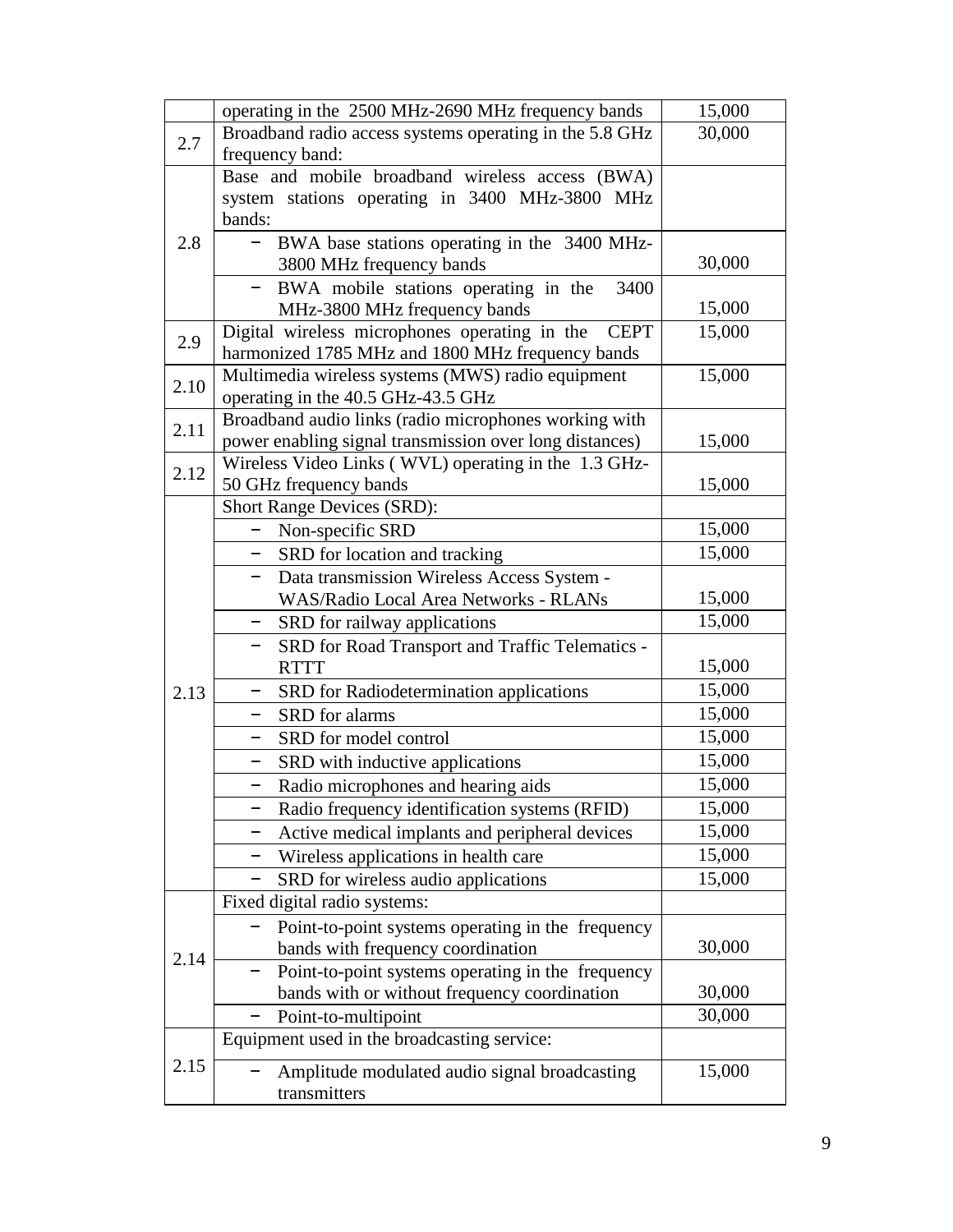|      | Frequency modulated audio signal broadcasting<br>transmitters                                                                                                                                             | 15,000 |
|------|-----------------------------------------------------------------------------------------------------------------------------------------------------------------------------------------------------------|--------|
|      | Terrestrial - Digital Audio Broadcasting (T-DAB)<br>transmitters                                                                                                                                          | 15,000 |
|      | Transmitters for Digital Video Broadcasting -<br>$(DVB-T)$<br>and<br>Digital<br>Terrestrial<br>Video<br>Broadcasting - Second Generation Terrestrial<br>$(DVB-T2)$                                        | 15,000 |
|      | Transmitters for analogue<br>video<br>signal<br>broadcasting - terrestrial                                                                                                                                | 15,000 |
|      | Transmitters for digital audio signal (DRM)<br>broadcasting - terrestrial                                                                                                                                 | 15,000 |
| 2.16 | Transmitting equipment for terrestrial mobile TV to<br>provide multimedia multicast service                                                                                                               | 15,000 |
|      | Radio equipment for land mobile service:                                                                                                                                                                  |        |
|      | Radio equipment for analogue voice transmission                                                                                                                                                           | 15,000 |
|      | Radio<br>for<br>equipment<br>data<br>and/or<br>voice<br>transmission                                                                                                                                      | 15,000 |
| 2.17 | Radio equipment for digital communications<br>(voice and/or data)                                                                                                                                         | 15,000 |
|      | Radio equipment transmitting signals initiating a<br>specific response in the receiver                                                                                                                    | 15,000 |
|      | Radio equipment operating in the citizens band<br>(CB)                                                                                                                                                    | 15,000 |
| 2.18 | Land Mobile Satellite Earth Stations - LMES and<br>Maritime Mobile Satellite Earth Stations - MMES not<br>intended for distress or safety communication, operating<br>in the $1.5/1.6$ GHz frequency band | 15,000 |
| 2.19 | Land Mobile Satellite Earth Stations - LMES for voice<br>and/or data transmission, operating in the 1.5 GHz and<br>1.6 GHz frequency bands                                                                | 15,000 |
| 2.20 | Mobile Satellite Earth Stations – MES, except for mobile<br>satellite earth stations on aircraft operating in the<br>11/12/14 GHz frequency bands                                                         | 15,000 |
| 2.21 | VSAT (Very Small Aperture Terminal) satellite earth<br>stations working either as transmit-only, receive/transmit<br>or receive-only, in 11/12/14 GHz frequency bands:                                    | 15,000 |
| 2.22 | VSAT (Very Small Aperture Terminal) satellite earth<br>stations working either as transmit-only, receive/transmit<br>or receive-only, in 4 GHz and 6 GHz frequency bands                                  | 15,000 |
| 2.23 | Satellite News Gathering Transportable Earth Stations -<br>SNG TES operating in the 11-12/13-14 GHz frequency<br>bands                                                                                    | 15,000 |
| 2.24 | Mobile Earth Stations - MES, including handheld earth<br>stations<br>operating<br>the<br>Satellite<br>Personal<br>in                                                                                      |        |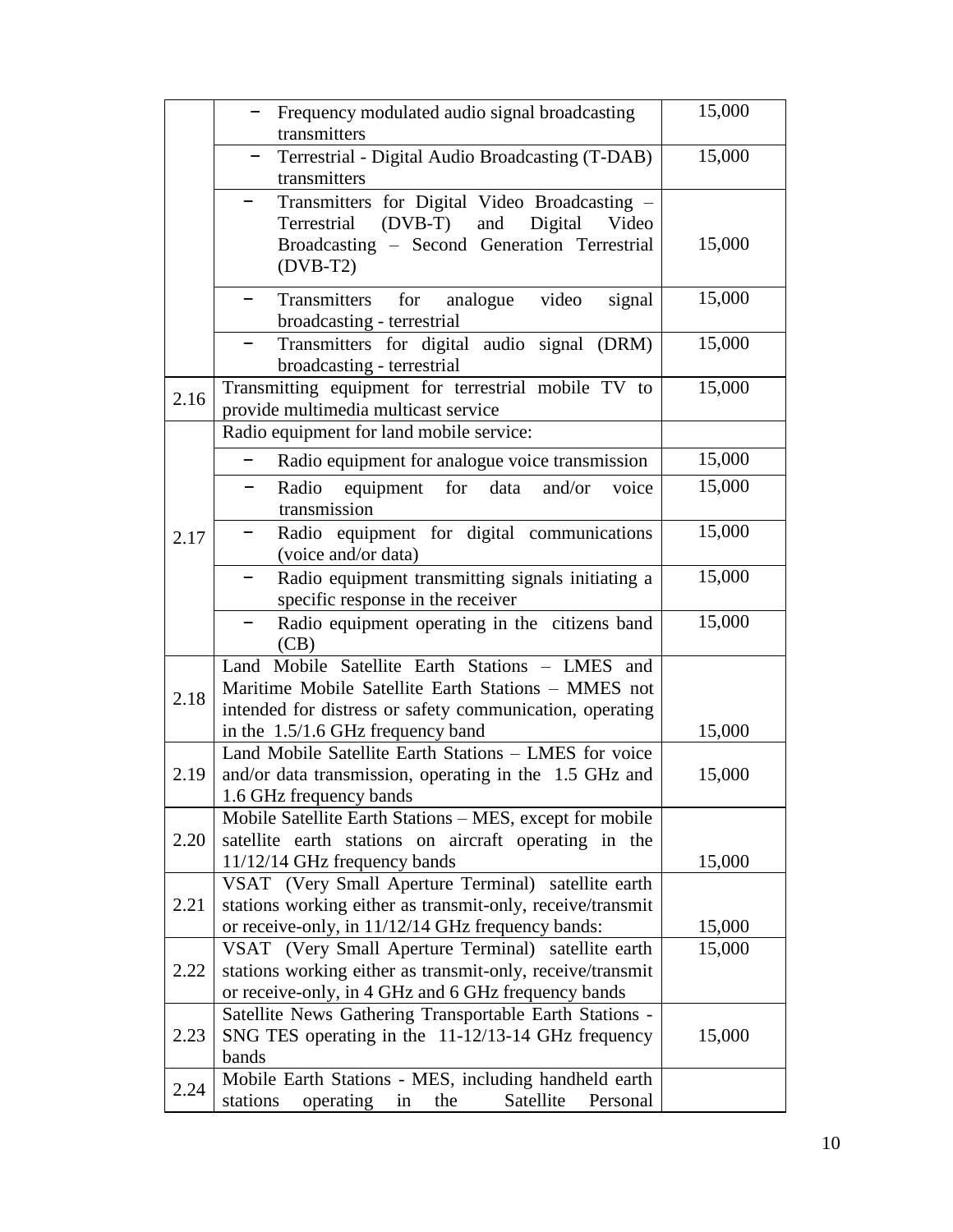|      | Communications Networks - S-PCN, in 1.6/2.4 GHz                                                            | 15,000 |
|------|------------------------------------------------------------------------------------------------------------|--------|
|      | frequency bands within mobile satellite service<br>Mobile Earth Stations - MES in the geostationary mobile |        |
|      | satellite system, including handheld earth stations                                                        |        |
| 2.25 | operating in the Satellite Personal Communications                                                         |        |
|      | Networks - S-PCN, in 1.5/1.6 GHz frequency bands                                                           | 15,000 |
|      | within mobile satellite service                                                                            |        |
|      | Mobile Earth Stations - MES, including handheld earth                                                      |        |
|      | stations<br>operating<br>the<br>in<br>Satellite<br>Personal                                                |        |
| 2.26 | Communications Networks - S-PCN, in 2.0 GHz                                                                | 15,000 |
|      | frequency bands within mobile satellite service                                                            |        |
|      | Satellite Earth Stations – ESV on vessels, operating in                                                    |        |
| 2.27 | the 11/12/14 GHz frequency bands in fixed satellite                                                        |        |
|      | service                                                                                                    | 15,000 |
|      | Satellite Earth Stations - ESV on vessels, operating in                                                    |        |
| 2.28 | the 4/6 GHz frequency band in fixed satellite service                                                      |        |
|      |                                                                                                            | 15,000 |
|      | Satellite interactive terminals (SIT) and satellite user                                                   |        |
| 2.29 | terminals (SUT) broadcasting to geostationary satellites                                                   |        |
|      | operating in the 27.5GHz and 29.5GHz frequency bands                                                       | 15,000 |
|      | Mobile Earth Stations - MES for Low Bit Rate                                                               |        |
| 2.30 | Communications (LBRDC) using LEO (Low Earth                                                                |        |
|      | Orbiting) satellite, operating in the 1 GHz frequency                                                      | 15,000 |
|      | band                                                                                                       |        |
| 2.31 | Satellite Mobile Aircraft Earth Stations - AES operating                                                   |        |
|      | in the 11/12/14 GHz frequency bands                                                                        | 15,000 |
|      | User equipment and equipment for enhancement of                                                            | 15,000 |
|      | satellite earth stations signal coverage, operating in the                                                 |        |
| 2.32 | mobile satellite service in 1980MHz -2010 MHz                                                              |        |
|      | frequency bands (Earth-space) and 2170 MHz-2200                                                            |        |
|      | MHz frequency bands (space-Earth)                                                                          |        |
| 2.33 | Recive-Only Mobile Earth Station - ROMES operating                                                         |        |
|      | in the 1.5 GHz frequency band                                                                              | 10,000 |
| 2.34 | Equipment operating in the<br>radio-amateur<br>radio                                                       |        |
|      | frequency bands, available for purchase                                                                    | 15,000 |
| 2.35 | Cordless Telephone – $CT$ operating in the CT1, CT+                                                        | 15,000 |
|      | and CT2 frequency bands                                                                                    |        |
| 2.36 | Met Aids (Meteorological Aids) radiosondes operating in<br>the 400.15 MHz-406 MHz                          | 15,000 |
|      |                                                                                                            |        |
| 2.37 | Met Aids (Meteorological Aids) radiosondes operating in<br>the 1 668.4 MHz-1 690 MHz frequency bands       | 15,000 |
| 2.38 | GSM systems used on aircrafts                                                                              | 15,000 |
| 2.39 |                                                                                                            | 15,000 |
|      | Navigation radars used on inland waterways                                                                 |        |
| 2.40 | Navigation radars on vessels, not using SOLAS                                                              |        |
|      | (International Convention for the Safety of Life at Sea)                                                   | 15,000 |
| 2.41 | Radio equipment operating in the earth mobile service in                                                   |        |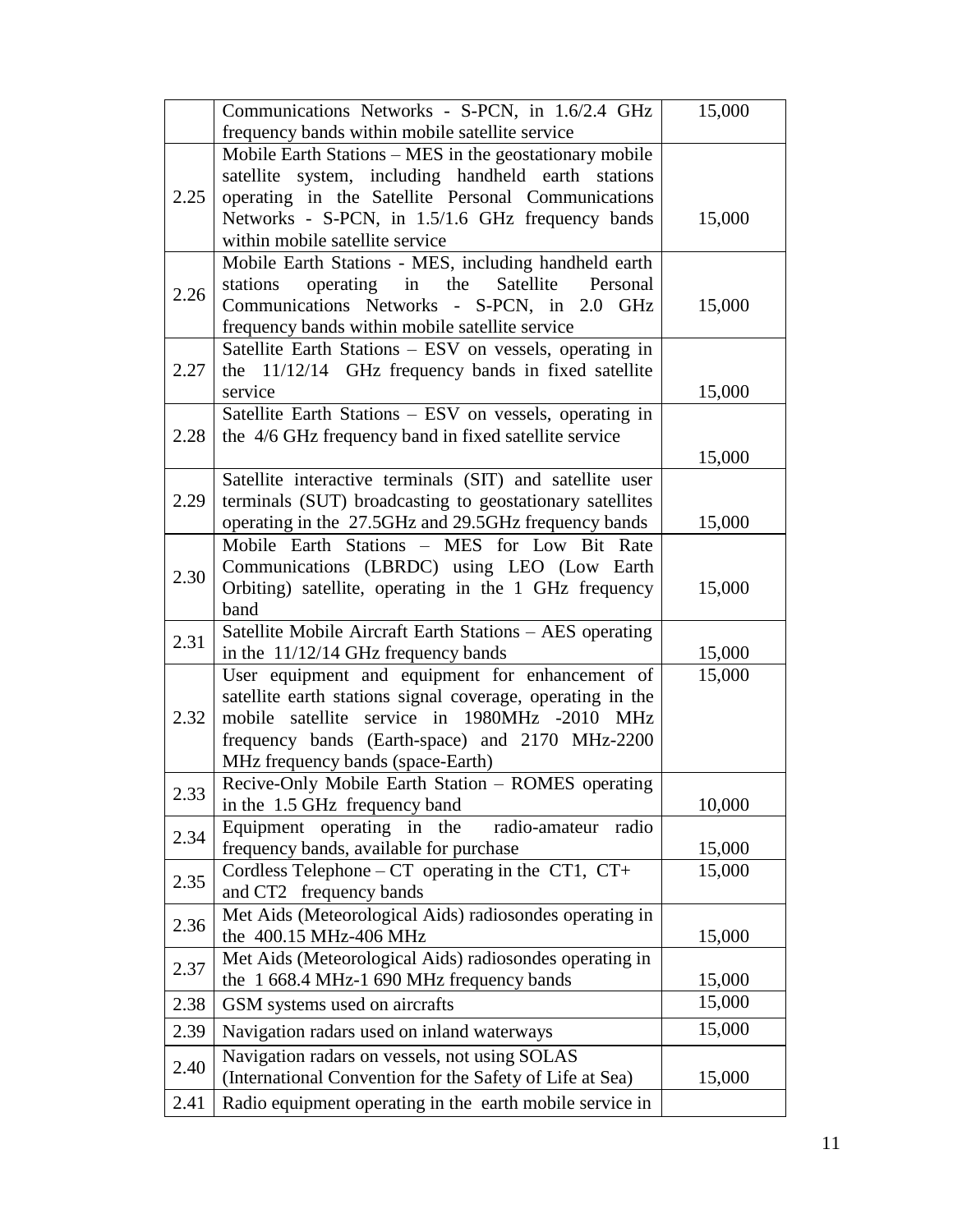|      | 30 MHz -3 GHz frequency bands with 25 kHz, 50 kHz,<br>100 kHz or 150 kHz channel width                                                    | 15,000           |
|------|-------------------------------------------------------------------------------------------------------------------------------------------|------------------|
| 2.42 | SRD equipment using Ultra WideBand technology (UWB)<br>and operating in the 2.2 GHz-8.5 GHz frequency bands                               |                  |
| 2.43 | Radiocommunication equipment operating in the 5855<br>MHz-5925 MHz frequency bands within Intelligent<br><b>Transport Systems - ITS</b>   | 15,000<br>15,000 |
| 2.44 | Radiocommunications equipment operating in the 63<br>GHz-64 GHz frequency bands within Intelligent<br><b>Transport Systems - ITS</b>      | 15,000           |
| 2.45 | Level Probing Radar – LPR operating in the $6$ GHz-8.5<br>GHz, 24.05 GHz -26.5 GHz, 57 GHz-64 GHz, 75 GHz-<br>85 GHz frequency bands      | 15,000           |
| 2.46 | Active radar amplifier operating in the 2900 MHz-3100<br>9 300 MHz-9 500 MHz frequency bands<br>MHz and<br>within radionavigation service | 15,000           |
| 2.47 | Repeaters working within the Global Navigation Satellite<br>Systems - GNSS                                                                | 15,000           |

The amount of fee for conformity assessment including the issuance of the certificate of conformity for radio equipment referred to in item 2 herein working as receive-only shall be RSD10,000.00 per submitted Single application.

#### **Article 10**

Fee for the issuance of the Excerpt from the register of the issued certificates of conformity shall amount to 50% of the amount of fee referred to in Art. 9 herein.

## **Article 11**

Fee for the issuance of the duplicate Certificate of Conformity/Excerpt from the register of the issued certificates of conformity shall be RSD2,000.00.

## **Article 12**

In case the applicant that has submitted a Single application decides to withdraw the application during the procedure, or in case the Agency rejects to issue the certificate of conformity, the fee shall amount to RSD5,000.00.

### **Article 13**

The fee for the issuance of the new Certificate of Conformity/ Excerpt from the Register of the Issued Certificates of Conformity due to a change of:

– the applicant's data (business name, name of the authorized person, etc.);